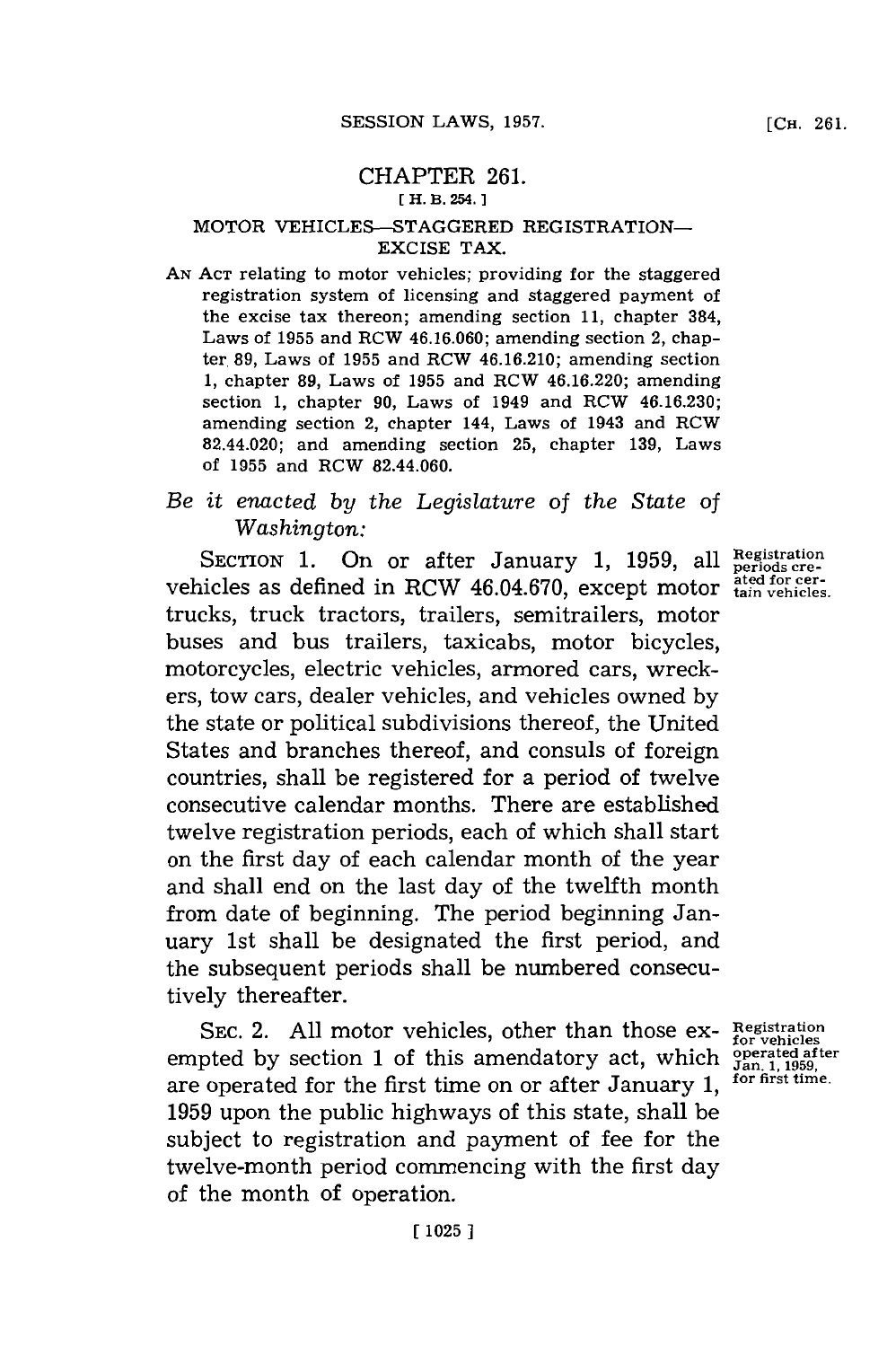#### **CH. 261.]**

**Motor vehicles. Staggered reg- istratio. Registration for less than twelve-month period.**

**SEC. 3.** In order to allow an orderly change over from the system of calendar year registration to the staggered registration system, the director of licenses may register such motor vehicles as are defined in section **1** of this amendatory act for less than a twelve-month period. This may be done at any time or times during the ten-year period beginning January **1, 1959** when the director of licenses determines that such fractional registration tends to fulfill the purpose of the staggered registration system. For such fractional registration periods the registration fee shall be computed and imposed on the basis of the ratio that such fractional registration periods bear to a full twelve months registration period. The director of licenses shall prescribe reasonable rules to govern such fractional registration. The allocation of motor vehicles to said new monthly intervals **by** this fractional registration shall be such as will result, in the judgment of the director, in a uniform distribution of the clerical work of registration throughout the year.

**Vehicles oper- ated after Jan. 1, 1959, for first time,** registered for<br>registered for<br>twelve<del>-</del>month twelve-month<br>p**e**riod.

Administra**tive regula- tions au- thorized.**

**Vetoed.**

**SEC.** 4. Motor vehicles, other than those exempted **by** section **1** of this amendatory act, not previously registered in this state and operated upon the public highways of this state for the first time on or after January **1, 1959,** shall be registered for a full twelve-month period commencing the first day of the month of operation.

**SEC. 5.** The director is empowered and authorized to make and execute all administrative regulations necessary to accomplish an enforcement of SEC. 5. The director is empowered and authorized to make and execute all administrative regulations necessary to accomplish an enforcement of the provisions of this amendatory act.<br>SEC. 6. Section 11, chapter 384, Laws of

RCW **46.16.060** are each amended to read as follows:

Except as otherwise specifically provided **by** law for the licensing of vehicles, there shall be paid and collected for each vehicle registration and licensing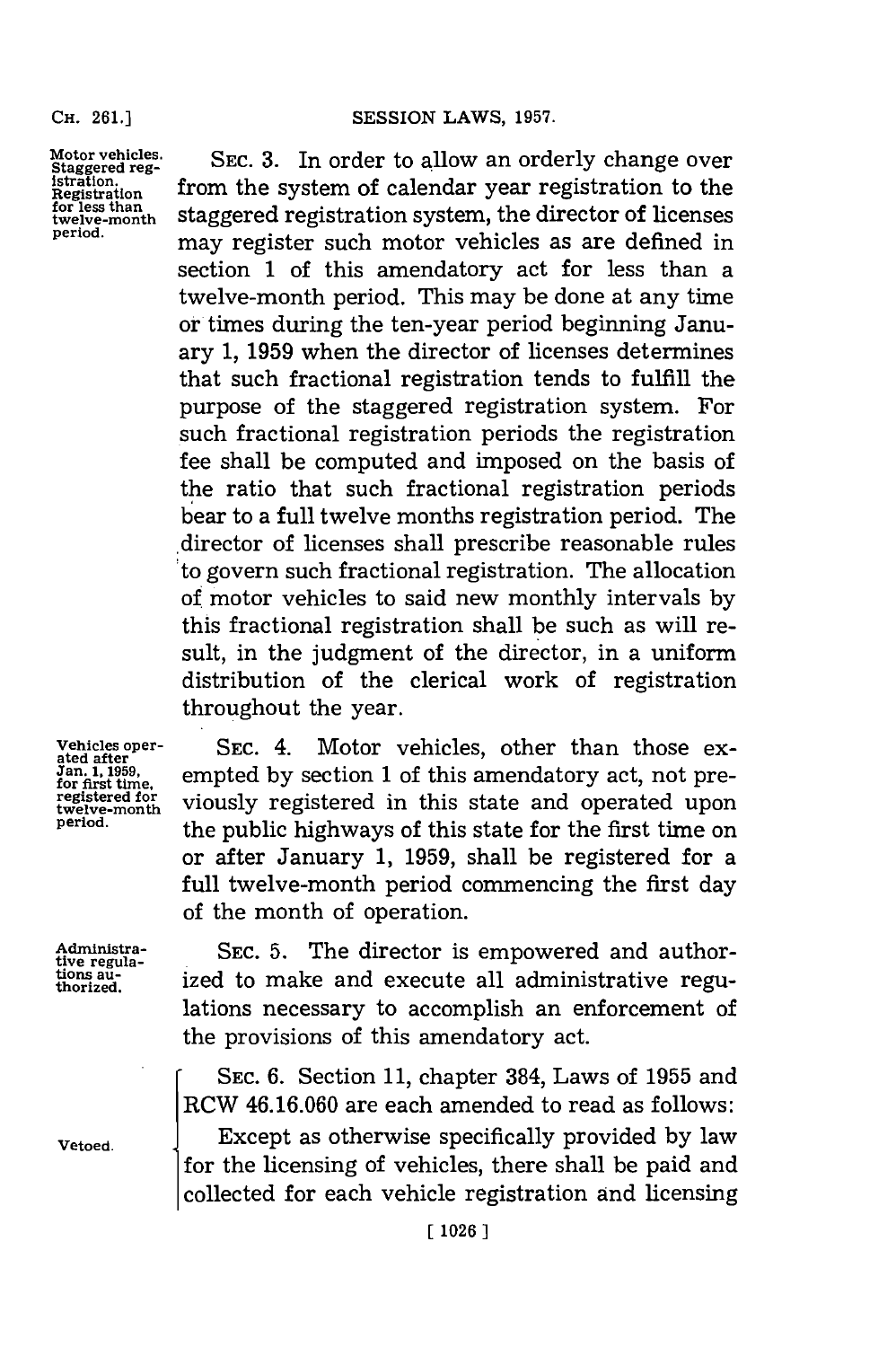period and upon each vehicle a license fee in the sum of five dollars: *Provided*, That the fee for licensing each house moving dollie which is used exclusively for moving buildings or homes on the highway under special permit as provided for in chapter 46.44, shall be twenty-five dollars.

## **Note: See also section 1, chapter 105, Laws of 1957.**

**SEC. 7.** Section 2, chapter **89,** Laws of **1955** and RCW 46.16.210 are each amended to read as follows:

**(1)** Upon receipt of the application and proper fee for original vehicle license, the director shall make a recheck of the application and in the event that there is any error in the application it may be returned to the county auditor or other agent to effectively secure the correction of such error, who shall return the same corrected to the director.

(2) Application for the renewal of a vehicle license shall be made to the director or his agents, including county auditors, **by** the registered owner on a form prescribed **by** the director. The application **vetoed** must be accompanied **by** the certificate of registration for the last registration period in which the vehicle was registered in Washington unless the applicant submits a preprinted application mailed from Olympia, and the payment of such license fees and excise tax as may be required **by** law. Such application shall be handled in the same manner and the fees transmitted to the state treasurer in the same manner as in the case of an original application. Any such application which upon validation becomes a renewal certificate need not have entered upon it the name of the lien holder, if any, of the vehicle concerned.

**(3)** An application for license, new or renewal, may not be filed prior to the first day of the registration licensing period for which the license is to be issued and if the application for renewal is not filed within thirty days after the expiration of the pre-

**[ 1027]1**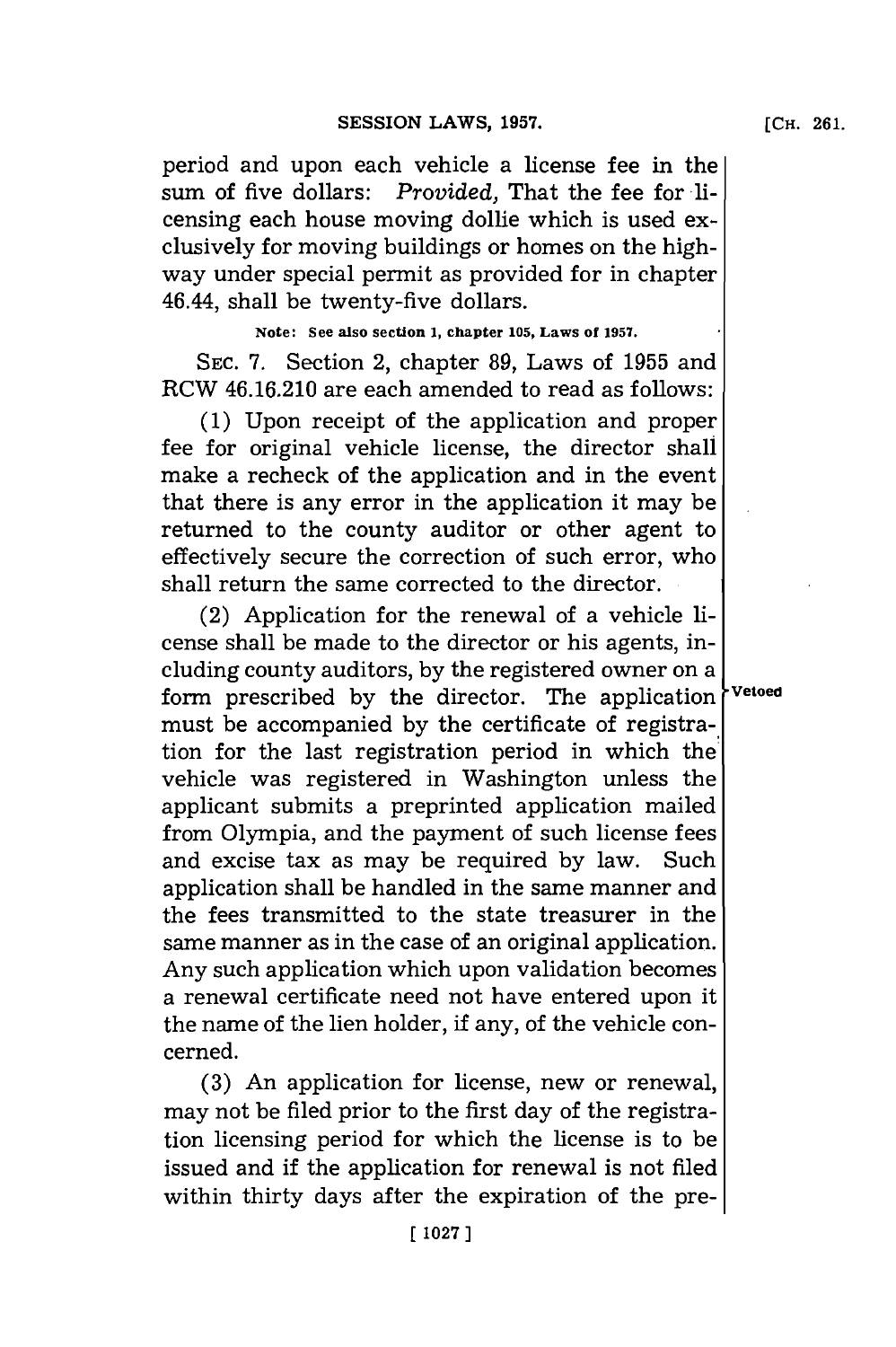ceding licensing period, a penalty of three dollars shall be assessed and shall not under any condition be waived unless the applicant can furnish an affidavit certifying that the vehicle has not been operated on highways in this state while owned **by Vetoed** him since the expiration date of the last license issued in this state, or that the vehicle has been stolen or embezzled: *Provided,* That this penalty shall not apply to vehicles that were at the time of expiration held for sale **by** a registered dealer and on which an application for renewal license is made **by** the purchaser at time of sale.

**Note: See also section 5, chapter 273, Laws of 1957.**

RCW 46.16.220 are each amended to read as follows:

**tion.** plates may be issued for the current registration licensing period on and after the first day thereof and must be used and displayed from the date of issue or from the thirtieth day after the expiration of the preceding licensing period whichever date is

amende.6.O **SEC. 8.** Section **1,** chapter **89,** Laws of **1955** and

**Time of issu- ance of ii-** Vehicle licenses and vehicle license number **censes-Dura-**

later.

**RCW 46.16.230** SEC. 9. Section 1, chapter 90, Laws of 1949 an RCW **46.16.230** are each amended to read as follows:

License plates **The director shall furnish to all persons making**<br>pished.<br>pished. satisfactory application for vehicle license as provided **by** law, two identical vehicle license number plates each containing the vehicle license number to be displayed on such vehicle as **by** law required: **Proviso.** *Provided,* That if the vehicle to be licensed is a trailer, semitrailer or motor cycle only one vehicle license number plate shall be issued for each thereof. The number and plate shall be of such size and color and shall contain such symbols indicative of the registration period for which the same is issued and of the state of Washington, as shall be determined and prescribed **by** the director. Any vehicle license number plate or plates issued to a dealer shall con-

**CH. 261.1**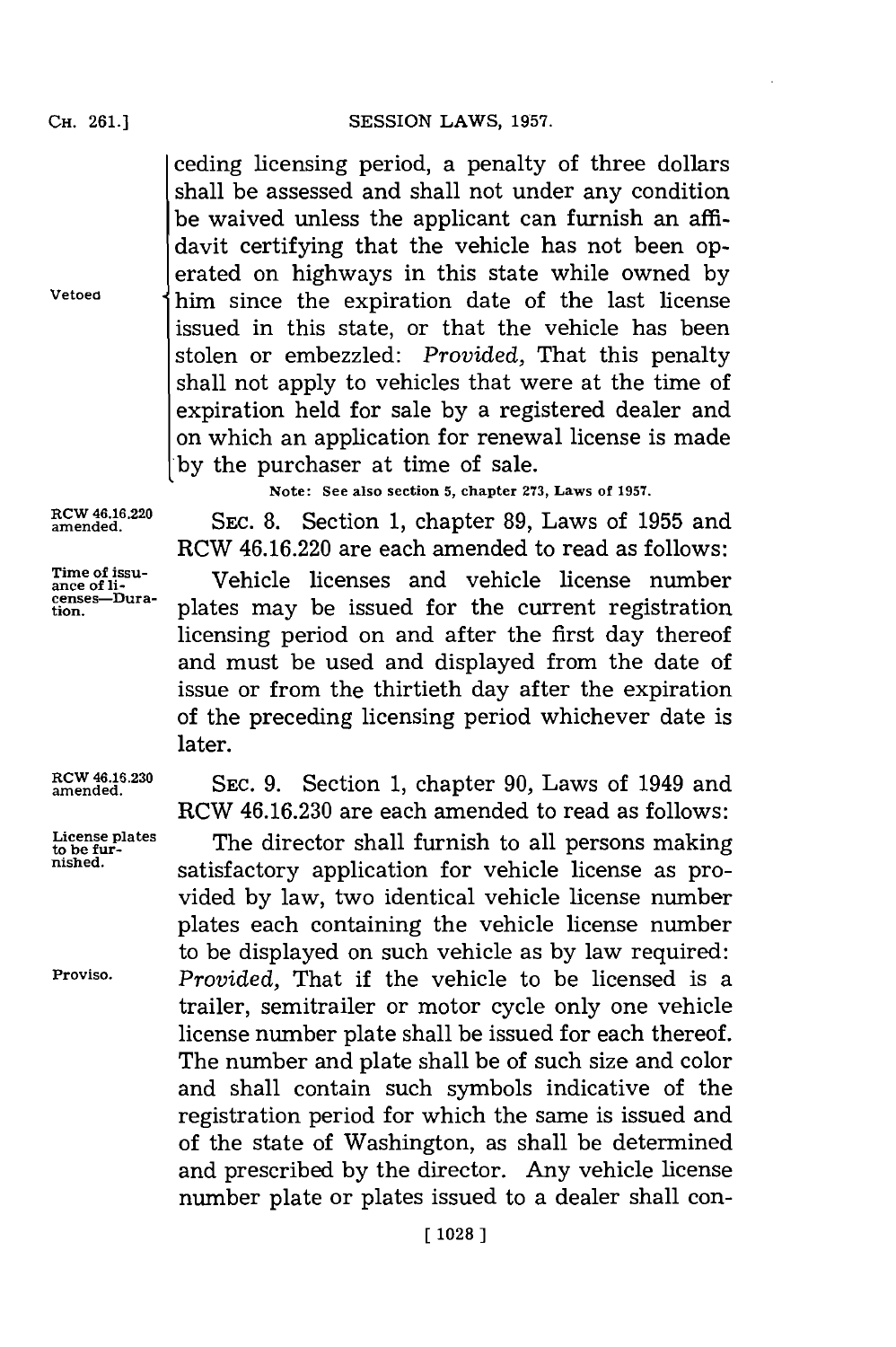tain thereon a sufficient and satisfactory indication  $\frac{L}{60}$  be furthat such plates have been issued to a dealer in ye- **nished.** hicles. **All** vehicle license number plates shall be obtained **by** the director from the metal working plant of the state penitentiary at Walla Walla, if available therefrom.

Notwithstanding the foregoing provisions of this section, the director may, in his discretion and under such rules and regulations as he may prescribe, adopt a type of vehicle license number plates whereby the same shall be used as long as legible on the vehicle for which issued, with provision for tabs or emblems to be attached thereto or elsewhere on the vehicle to signify renewals, in which event the term "vehicle license number plate" as used in any enactment shall be deemed to include in addition to such plate the tab or emblem signifying renewal except when such plate contains the designation of the current year without reference to any tab or emblem. Renewals shall be effected **by** the issuance and display of such tab or emblem.

SEC. 10. Section 2, chapter 144, Laws of 1943 and **RCW 82.44.02** RCW 82.44.020 are each amended to read as follows:

An excise tax is imposed for the privilege of using **Basic tax** in the state any motor vehicle, except those operated under dealer's licenses. The annual amount of such excise shall be one and one-half percent of the fair market value of such vehicle: *Provided,* That in no **Proviso.** case shall the tax be less than one dollar: *Provided* **Proviso.** *further,* That during the period of changeover to the staggered system of registration of those motor vehicles as defined in section 1 of this amendatory act the excise tax may be computed and imposed for periods of less than one year sufficient to make the collection thereof coincide with the collection of license fees on such vehicles.

**[CH. 261.**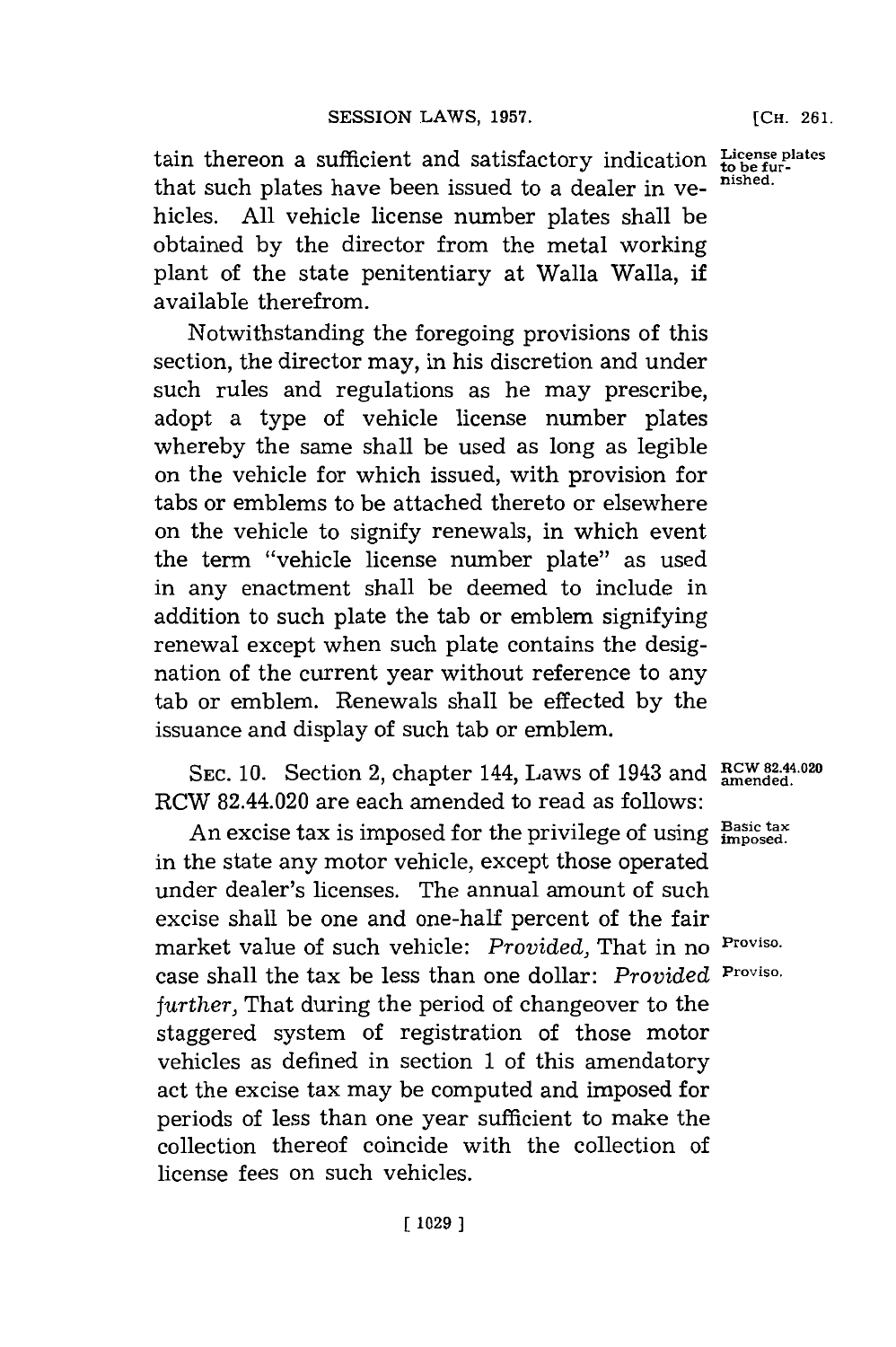**\*SEC. 11.** Section **25,** chapter **139,** Laws of **1955** and RCW 82.44.060 are each amended to read as **follows:**

The excise tax hereby imposed shall be due and payable to the county auditor at the time of registration of a motor vehicle. Whenever an application is made to the auditor for a license for a motor vehicle he shall collect, in addition to the amount of the license fee, the amount of the excise tax imposed **by** this chapter, and no dealer's license or license plates, and no license or license plates for a motor vehicle shall be issued unless such tax is paid in full. The excise tax hereby imposed shall be collected for each calendar year, except that in connection with the changeover to the staggered license system of registering of those motor vehicles as defined in section **1** of this amendatory act, computed and im-**Vetoed,** posed for periods of less than one year sufficient to make the collection thereof coincide with the collection of license fees on such vehicles: *Provided,* That upon motor vehicles licensed for the first time in this state after March 31st of any year, except motor vehicles as defined in section **1** of this amendatory act, licensed under the staggered license system, the excise tax for such year shall be reduced **by** onefourth thereof, upon vehicles licensed for the first time in this state after June 30th of any year the excise tax shall be reduced **by** one-half thereof and upon vehicles licensed for the first time in this state after September 30th of any year the excise tax shall be reduced **by** three-fourths thereof: *Provided further,* That the tax shall in no case be less than one dollar.

> No additional tax shall be imposed under this chapter upon any vehicle upon the transfer of ownership thereof if the tax imposed with respect to such vehicle has already been paid for the year